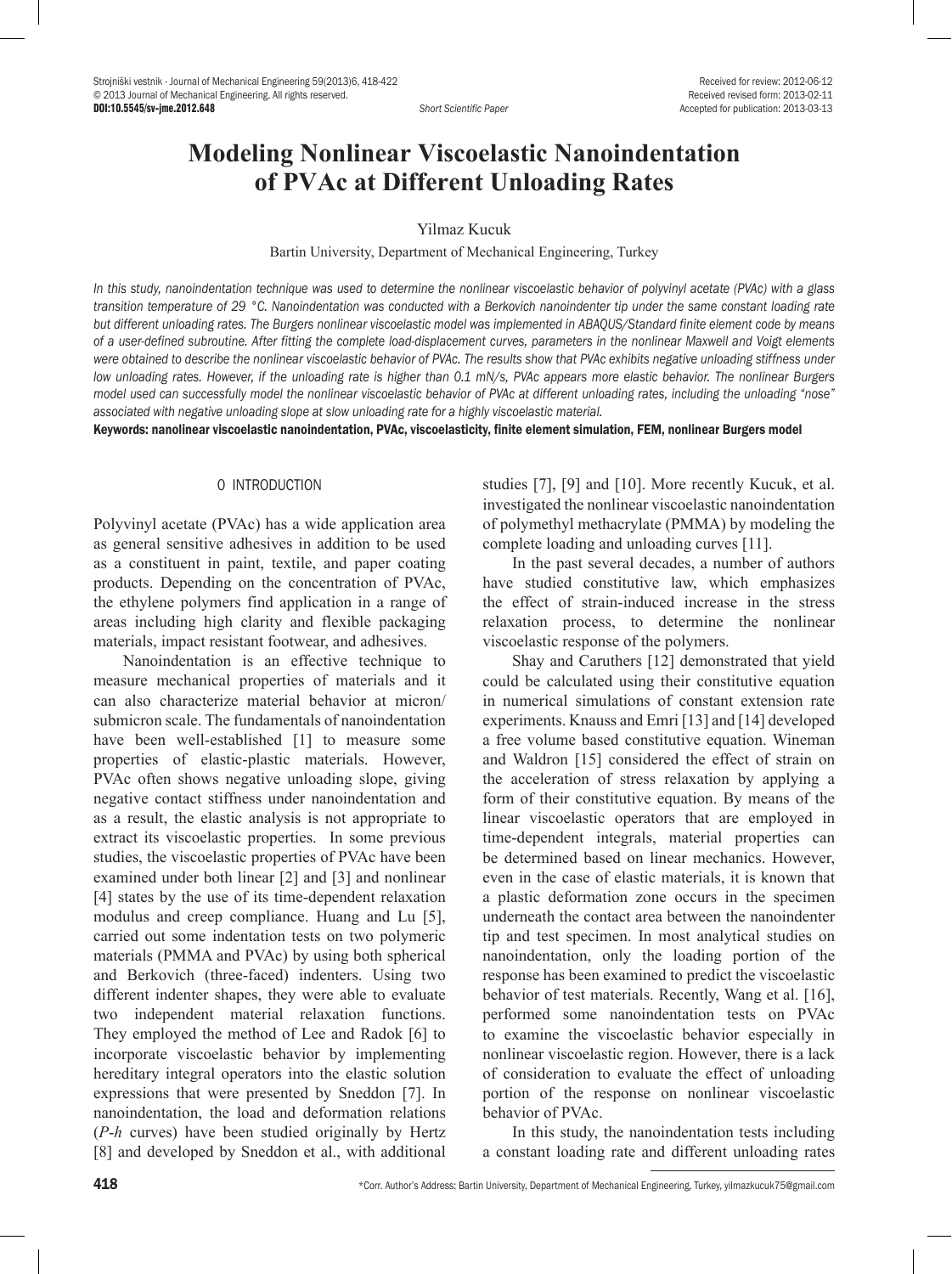were performed to predict the nonlinear viscoelastic behavior of PVAc. The Burgers nonlinear viscoelastic model was implemented to ABAQUS/Standard code with a user-defined subroutine. After fitting the loaddisplacement curves to the simulation curves obtained from the Burgers model curves, the nonlinear behavior of PVAc could be predicted under different strain rates.

# 1 THEORY

Recently, Chen et al. [17] prepared a review paper summarizing different three-dimensional viscoelastic models, including Hooke, Newton, Maxwell, Voigt, Boltzmann, Zener, Tsay, Burgers, Weichert, and Kelvin models. The creep and stress relaxation terms cannot be described by the Maxwell and the Voigt elements, respectively [18]. The nonlinear viscoelastic behavior under all situations cannot be described by using available nonlinear viscoelastic models in the literature [19]. In this study, a phenomenological model that is generally called four-parameter Burgers model [20] was selected. The theory applied to the Burgers model has been introduced in detail in a paper recently published by Kucuk et al. [11].

# 2 EXPERIMENTAL

PVAc specimen having flat prismatic shape with thickness of 1 mm was cut and fixed properly on the sample tray of indentation device. Then, the nanoindentation test parameters that are necessary to input in first stage of process were recorded on the software provided by the nanoindentation device (Agilent Nano Indenter G200 system).

The nanoindentation tests were carried out with Berkovich indenter tip at the room temperature (23 °C). For the load of 8 mN with a constant loading rate of 0.05 mN/s and five unloading rates (0.05, 0.1, 0.2, 0.4 and 0.8 mN/s) were implemented, respectively. To ensure the consistency of results obtained from loading-unloading steps, twelve nanoindentation tests in a 4×3 grid have been performed. The distance between the neighboring indents (in both X and Y directions) was selected as 100 μm for each indent. All nanoindentation experiments could be started after reaching the drift rate to 0.05 nm/s or below this rate. For simulations, the indenter was modeled as a rigid shell and full integration 3D stress elements were selected for the sample. Fig. 1 shows the mesh of 1/6 symmetric PVAc sample and the nanoindenter tip.



Fig. 1. *Berkovich indenter using rigid shell element and 1/6 symmetric PVAc sample*

#### 3 RESULTS AND DISCUSSION

In this study, the nonlinear viscoelastic behavior of PVAc at different unloading rates was investigated by nanoindentation technique. The viscoelastic materials can exhibit negative stiffness during unloading part of indentation process for slow unloading rates. The Oliver-Pharr method cannot give the modulus under such a condition due to negative unloading stiffness or high unloading stiffness induced by viscoelastic effects. Burgers model parameters that are summarized in Table 1 were determined by curve fitting method between the loading-unloading and Burgers model response curves. Therefore, these material parameters are then used in the nonlinear Burgers model to simulate the nanoindentation under other unloading rates. The constant loading rate of 0.05 mN/s was used for all unloading rates. It can clearly be seen from the simulation results that the model used can capture the negative stiffness during initial unloading ([Fig. 2\)](http://mc.manuscriptcentral.com:80/LongRequest/jpolb?TAG_ACTION=DOWNLOAD_FILE_BY_NAME&DOCUMENT_ID=11609493&FILE_TO_DOWNLOAD=11609493_File000004_216881114.jpg.htm&FILE_KEY=2047612996&FILE_NAME_KEY=-1875702278&DOWNLOAD=TRUE&FILE_TYPE=DOCUMENT&DOCUMENT_HASHCODE=&SANITY_CHECK_DOCUMENT_ID=). According to the load-displacement curves obtained from experiments and simulations, the PVAc specimen used exhibits negative stiffness in both unloading rates of 0.05 and 0.1 mN/s (Figs 2a and b). This behavior can be explained as creep under a low unloading rate.

At the beginning of the unloading portion, the load is almost at maximum and thus, the effect of creep is currently predominant because of the decrease slightly at maximum load. However, this viscoelastic behavior cannot be maintained for higher unloading rate due to the diminishing effect of viscosity (Figs. 2c to e). Another point that must be emphasized here is of the recovery capability of PVAc. After reaching to unloading rate of 0.1 mN/s, PVAc specimen exhibited the positive stiffness and an increase in its capability of recovery was also observed. Consequently, this results support this comment that the unloading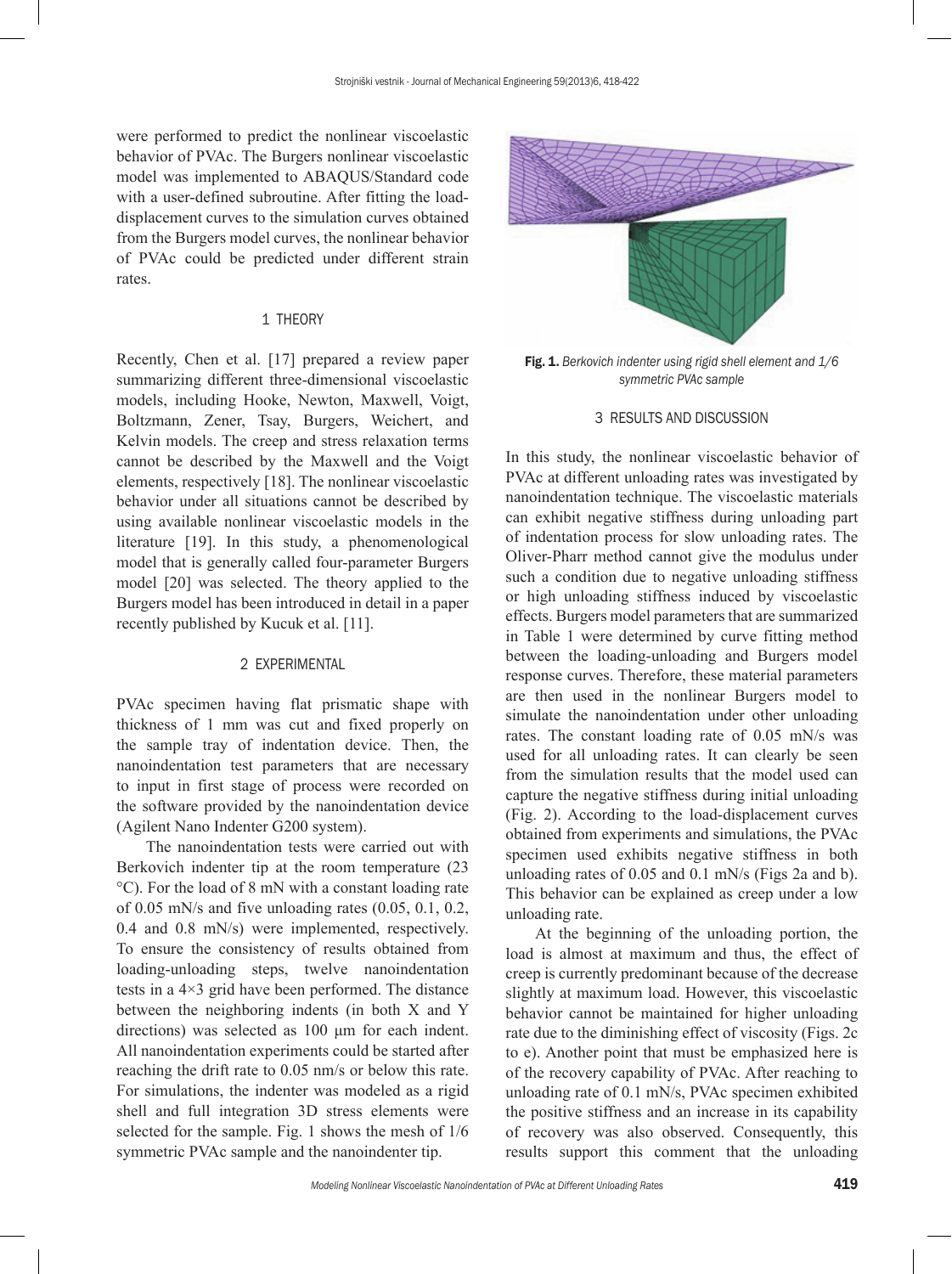

Fig. 2. *Comparison of load vs. displacement curves obtained from simulation and nanoindentation results for constant load of 8 mN at different unloading rates of a2) 0.05 mN/s b2) 0.1 mN/s, c2) 0.2 mN/s, d2) 0.4 mN/s, e2) 0.8 mN/s: left column contour plot of the displacements into the surface, right column comparison between the nanoindation experimental data and simulation results*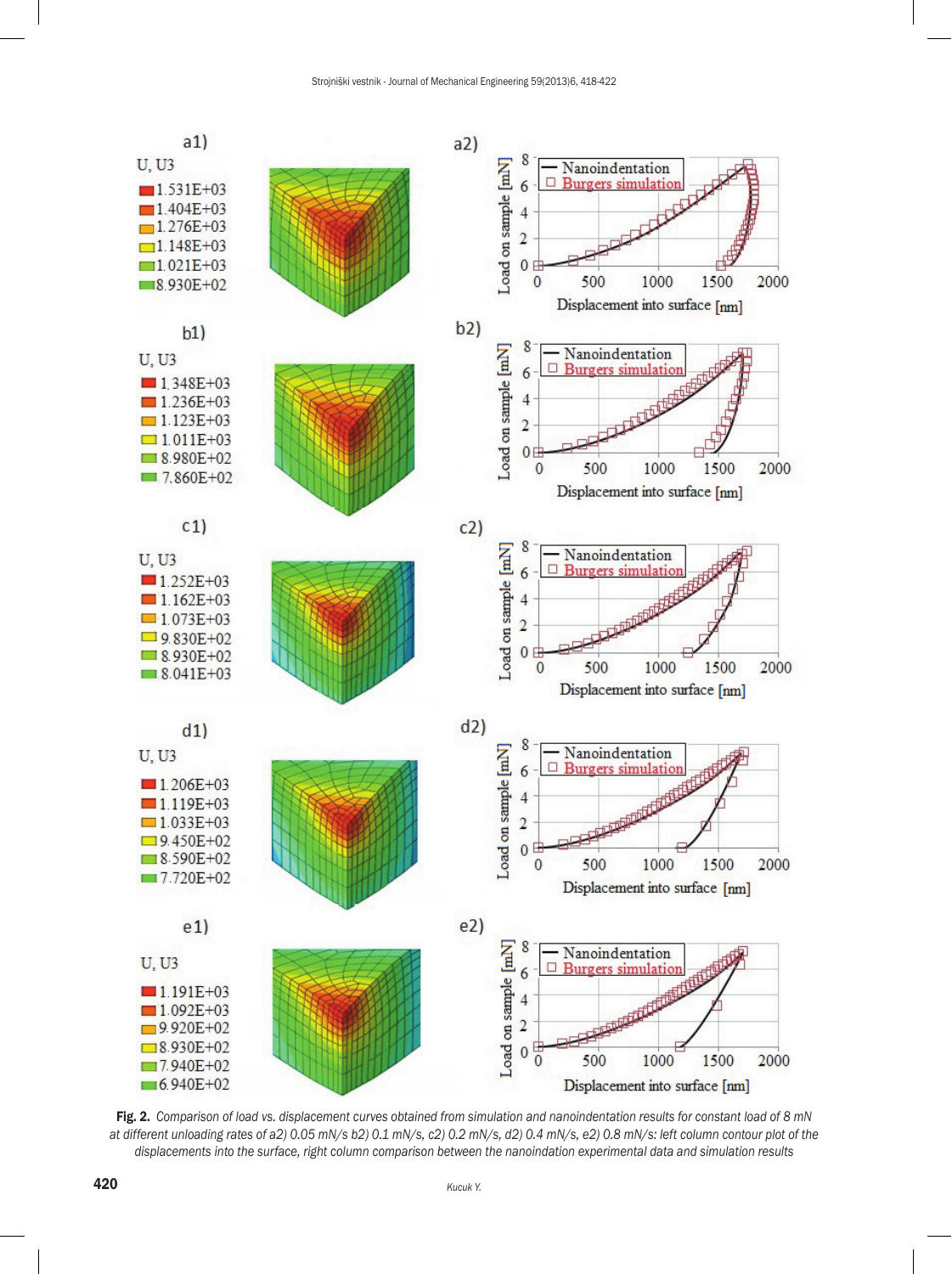| Elastic<br><b>Parameters</b> |               | <b>Transient Parameters</b><br>(Voigt Units) |      |      |      |      |      |     |      |      |  | Steady<br>Parameters |             |
|------------------------------|---------------|----------------------------------------------|------|------|------|------|------|-----|------|------|--|----------------------|-------------|
| $E$ [GPa]                    | $\mathcal{V}$ |                                              |      |      |      |      |      |     |      |      |  | <b>Uc</b>            | $m_{\rm S}$ |
| 3.5                          | 0.35          | L۰                                           | 0.85 | J.70 | 0.70 | 0.70 | 0.70 | 0.4 | 0.05 | 0.05 |  | 0.040                | 0.060       |
|                              |               | m <sub>i</sub>                               | 0.1  | 0.25 | 0.15 | 0.25 | 0.3  | 0.3 | 0.3  | 0.3  |  |                      |             |
|                              |               | $t_{\ast}$ [s]                               | 0.5  |      | 50   | 100  | 125  | 150 | 250  | 300  |  |                      |             |

Table 1. *Nonlinear Burgers model parameters used in simulations*

rate has strictly effect on the linear and/or nonlinear viscoelastic behaviors of PVAc specimen used.

#### 4 CONCLUSIONS

In this study, nonlinear viscoelastic behavior of PVAc has been modeled using a nonlinear Burgers model. A set of parameters in the nonlinear Burgers model were fitted to the nanoindentation load-displacement curve with a peak load of 8 mN under 0.05 mN/s loading/ unloading rate, and all subsequent simulations were carried out using these parameters. PVAc exhibits a negative stiffness during unloading with slow rates (0.05 and 0.1 mN/s). However, if the unloading rate is higher than 0.1 mN/s, PVAc exhibits more elastic behavior. A good agreement can be achieved between simulations and nanoindentation experiments under different unloading rates. The results indicate that the nonlinear Burgers model is capable of modeling the nonlinear behavior of PVAc under different unloading rates from 0.05 to 0.8 mN/s. The unloading rate has explicit effect on the viscos properties of PVAc specimen used. Also, an increase in unloading rate leads to an increase in capability of recovery for PVAc sample. By the use of the model parameters extracted, the further predictions regarding PVAc could be achieved by applying different loading & unloading conditions.

### 5 ACKNOWLEDGEMENT

The author would like to thank Dr. Hongbing Lu at the University of Texas at Dallas for providing equipment used in this paper, and the support of DOE Nuclear Energy University Program (NEUP) grant 09-416, the ONR MURI BAA 10-026, and NSF CMMI-1031829 & CMMI-1132174.

#### 6 REFERENCES

[1] Oliver, W.C., Pharr, G.M. (1992). An Improved technique for determining hardness and elastic modulus using load and displacement sensing indentation experiments. *Journal of Materials Research*, vol. 7, no. 6, p. 1564-1583, [DOI:10.1557/JMR.1992.1564.](http://dx.doi.org/10.1557/JMR.1992.1564)

- [2] Knauss, W.G., Kenner, V.H. (1980). On the hygrothermomechanical characterization of polyvinyl acetate. *Journal of Applied Physics*, vol. 51, no. 10, p. 5131-5136, [DOI:10.1063/1.327458.](http://dx.doi.org/10.1063/1.327458)
- [3] Deng, T.H., Knauss, W.G. (1997). The temperature and frequency dependence of the bulk compliance of poly(vinyl acetate). *Mechanics of Time-Dependent Materials,* vol. 1, no. 1, p. 33-49, [DOI:10.1023/A:1009734225304.](http://dx.doi.org/10.1023/A:1009734225304)
- [4] Arenz, R.J. (1999). Nonlinear shear behavior of poly(vinyl acetate) material. *Mechanics of Time-Dependent Materials,* vol. 2, no. 4, p. 287-305, [DOI:10.1023/A:1009827310712.](http://dx.doi.org/10.1023/A:1009827310712)
- [5] Huang, G., Lu, H. (2007). Measurements of two independent viscoelastic functions by nanoindentation. *Experimental Mechanics,* vol. 47, no. 1, p. 87-98, [DOI:10.1007/s11340-006-8277-4.](http://dx.doi.org/10.1007/s11340-006-8277-4)
- [6] Lee, E.H., Radok, J.R.M. (1960). The contact problem for viscoelastic bodies. *Journal of Applied Mechanics,* vol. 27, no. 3, p. 438-444, [DOI:10.1115/1.3644020.](http://dx.doi.org/10.1115/1.3644020)
- [7] Sneddon, I.N. (1965). The relation between load and penetration in the axisymmetric boussinesq problem for a punch of arbitrary profile. *International Journal of Engineering Science,* vol. 3, no. 1, p. 47-57, [DOI:10.1016/0020-7225\(65\)90019-4](http://dx.doi.org/10.1016/0020-7225(65)90019-4).
- [8] Hertz, H. (1882). Uber die beruhrung fester elastischer korper. *Journal fur die Reine und Angewandte Mathematik,* vol. 1882, no. 92, p. 156-171, [DOI:10.1515/crll.1882.92.156.](http://dx.doi.org/10.1515/crll.1882.92.156) (in German)
- [9] Harding, J.W., Sneddon, I.N. (1945). The elastic stresses produced by the indentation of the plane surface of a semi-infinite elastic solid by a rigid punch. *Proceedings of the Cambridge Philosophical Society,* vol. 41, no. 1, p. 16-26, [DOI:10.1017/S0305004100022325.](http://dx.doi.org/10.1017/S0305004100022325)
- [10] Sneddon, I.N. (1948). Boussinesq's problem for a rigid cone. *Proceedings of the Cambridge Philosophical Society,* vol. 44, no. 4, p. 492-507, [DOI:10.1017/](http://dx.doi.org/10.1017/S0305004100024518) [S0305004100024518.](http://dx.doi.org/10.1017/S0305004100024518)
- [11] Kucuk, Y., Mollamahmutoglu, C., Wang, Y., Lu, H. (2013). Nonlinearly viscoelastic nanoindentation of PMMA under a spherical tip. *Experimental Mechanics*, vol. 53, no. 5, p. 731-742, [DOI:10.1007/s11340-012-](http://dx.doi.org/10.1007/s11340-012-9695-0) [9695-0.](http://dx.doi.org/10.1007/s11340-012-9695-0)
- [12] Shay, R.M., Caruthers, J.M. (1986). A new nonlinear viscoelastic constitutive equation for predicting yield